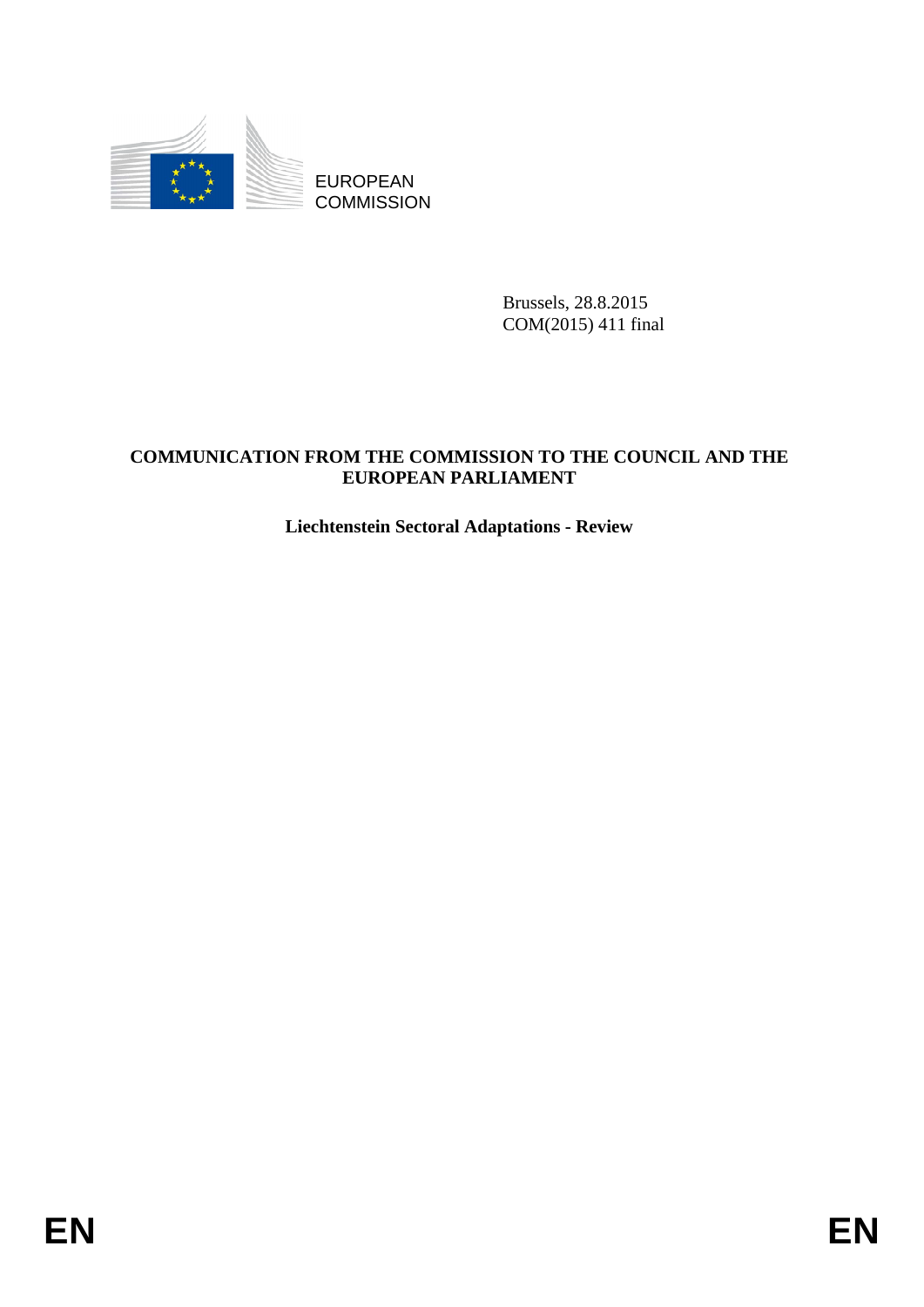#### **1. INTRODUCTION**

Protocol 15 of the Agreement on the European Economic Area (EEA Agreement) on transitional periods on the free movement of persons stated that Liechtenstein could maintain in force quantitative limitations for new residents until 1 January 1998 with regard to nationals of EC Member States and other EFTA States. Decision No 1/95 of 10 March 1995 $^1$  of the EEA Council on the entry into force of the Agreement on the European Economic Area for the Principality of Liechtenstein included a special Declaration by the EEA Council on the free movement of persons. This Joint Declaration states that a review is to be carried out at the end of a transitional period provided for in Protocol 15 of the EEA Agreement, taking into account Liechtenstein's 'specific geographic situation'. The same Declaration provides some guidance on what this specific situation implies: 'The EEA Council recognises that Liechtenstein has a very small inhabitable area of rural character with an unusually high percentage of non-national residents and employees. Moreover, it acknowledges the vital interest of Liechtenstein to maintain its own national identity.'

After the expiry of Protocol 15 of the EEA Agreement on the free movement of persons, Liechtenstein and the European Union came to a specific arrangement in 1999. This arrangement, known as the 'Sectoral Adaptations', was initially laid down in the Decision of the Joint Committee 191/1999<sup>2</sup> and then incorporated into Annexes V (Free movement of workers) and VIII (Right of establishment) to the EEA Agreement. Under the Sectoral Adaptations, the free movement of persons applies to Liechtenstein. However, EEA citizens wishing to take up residence in Liechtenstein have to obtain a residence permit. The Adaptations establish a minimum number of permits to be issued to EEA citizens every year, constituting a yearly net increase in the residing EEA population of 1.75 % (for economically active people) and 0.5 % (for economically inactive people) respectively<sup>3</sup> of

**.** 

3. Residents who have a short-term permit and who exercise an economic activity shall be included in the quota.  $[...]$ 

The number of short-term permits available for the purposes of exercising an economic activity shall not deviate by more than 10 % from what it was in 1997.

Title V

 $^{1}$  OJ L 86, 20.4.1995, p. 58.

 $2$  EEA JCD M 191/1999 of 17 December 1999 amending Annexes VIII (Right of establishment) and V (Free movement of workers) to the EEA Agreement.

Annex VIII (Right of establishment):

<sup>&#</sup>x27;Title II

<sup>1.</sup> The number of residence permits available annually for nationals of Iceland, Norway or an EU Member State exercising an economic activity in Liechtenstein shall be determined in such a way that the yearly net increase from the previous year in the number of economically active nationals of those countries resident in Liechtenstein is not less than 1.75 % of their number on 1 January 1998. […]

<sup>2.</sup> The Liechtenstein authorities shall grant residence permits in a way that is not discriminatory and does not distort competition. Half of the net increase in the permits available shall be granted in accordance with a procedure that gives an equal chance to all applicants.

Title III

Family members of nationals of Iceland, Norway and EU Member States residing lawfully in Liechtenstein shall have the right to obtain a permit of the same validity as that of the person on whom they depend. They shall have the right to take up an economic activity, in which case they will be included in the number of permits granted to economically active persons.

A supplementary annual quota of 0,5% of the basis referred to in point II shall be available for persons who wish to take up residence […]'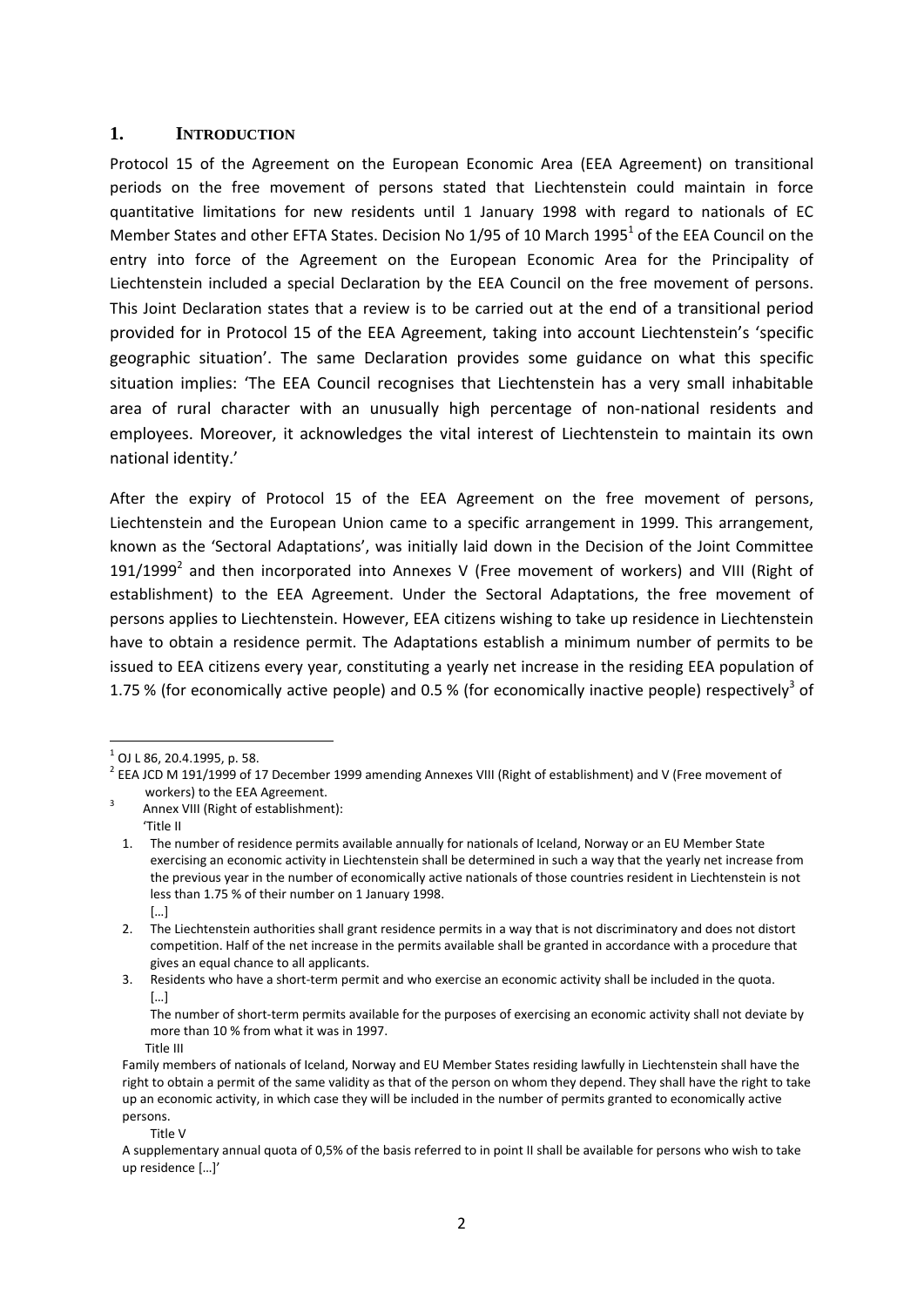their number in 1998. Obtaining residence permits, however, is not a prerequisite to work in Liechtenstein.

In the course of the 2004 enlargement, these arrangements, first agreed for a term of five years, were continued, subject to the requirement that they should be reviewed every five years. Following the first review in 2009, a second review was launched in 2014.

This Communication is part of that review. Its focus is on whether Liechtenstein should be allowed to continue applying these restrictions to the number of residence permits it grants.

### **2. SECTORAL ADAPTATIONS IN PRACTICE**

Liechtenstein issues yearly reports on how it applies the Adaptations. It then shares the reports with its EU counterparts and the European Free Trade Association (EFTA) Surveillance Authority. The information provided below is based on the report Liechtenstein submitted in 2014.

The Liechtenstein authorities can issue a minimum of 56 new residence permits and around 300 new short-term permits (not exceeding 12 months) a year to EEA citizens exercising an economic activity in Liechtenstein. Every year Liechtenstein fulfils its quota obligations for new permits. The number of short-term permits is usually below 300. A supplementary quota is available for people who are not exercising an economic activity and who wish to take up residence in Liechtenstein. This quota is around 20 permits a year. There are no restrictions preventing family members of a holder of a residence permit from joining their spouse/family and taking up residence in Liechtenstein. They also have the right to take up an economic activity.

| Year | Number of applications by<br>economically active people | Number of applications by economically<br>inactive people |
|------|---------------------------------------------------------|-----------------------------------------------------------|
| 2001 | 502                                                     | 53                                                        |
| 2002 | 516                                                     | 45                                                        |
| 2003 | 467                                                     | 31                                                        |
| 2004 | 500                                                     | 24                                                        |
| 2005 | 436                                                     | 16                                                        |
| 2006 | 555                                                     | 26                                                        |
| 2007 | 615                                                     | 33                                                        |
| 2008 | 801                                                     | 44                                                        |
| 2009 | 657                                                     | 33                                                        |
| 2010 | 587                                                     | 25                                                        |
| 2011 | 598                                                     | 41                                                        |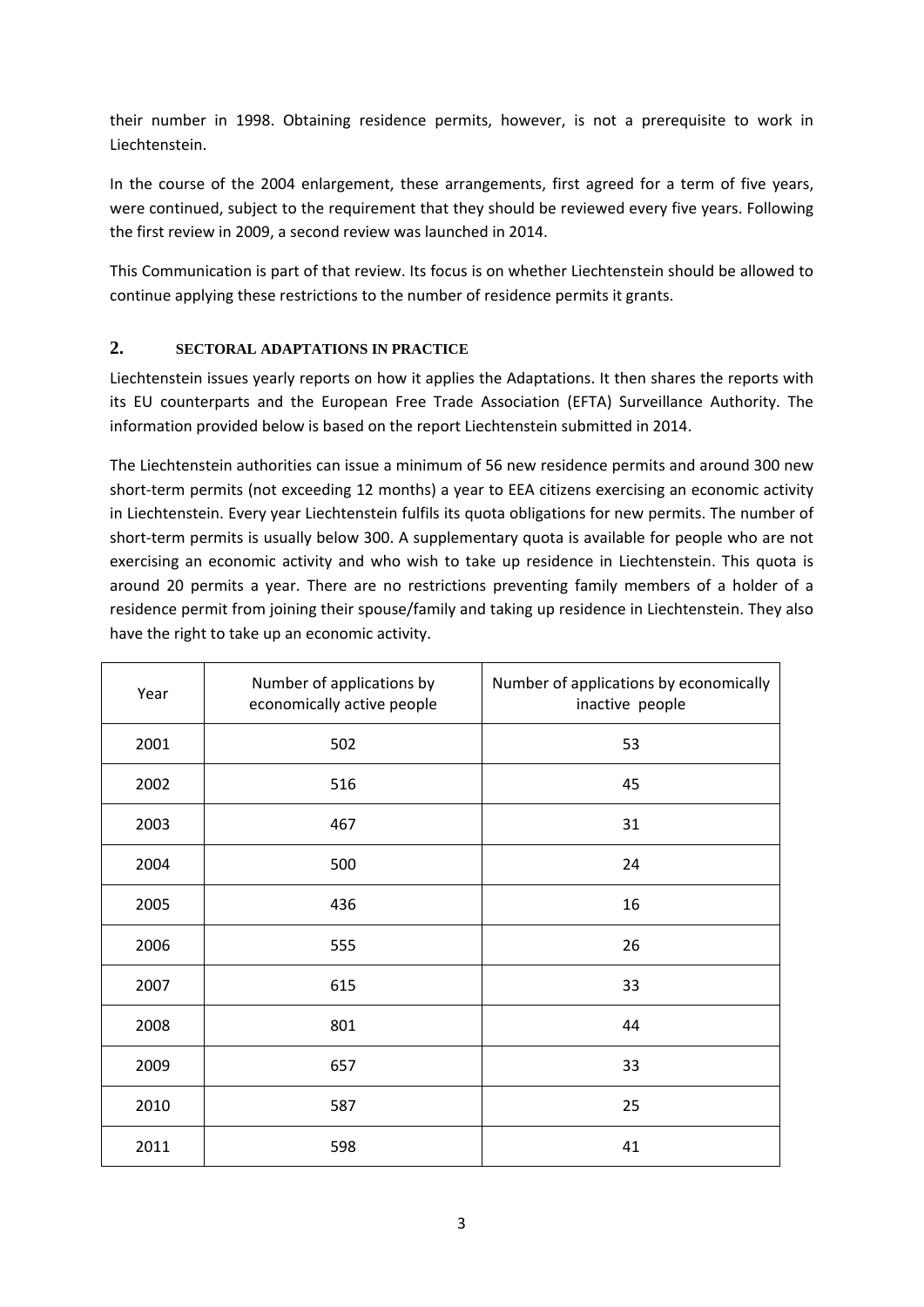| 2012 | 483 | ີ  |
|------|-----|----|
| 2013 | 464 | 16 |

Following the 2009 review, the specific arrangements remained unchanged.

### **3. THE 2014 REVIEW**

The current review process started in 2014.

The latest figures provided by Liechtenstein (see table above) show a significant decline in the number of applications for residence permits by economically active and inactive people, following a peak in 2008. The number of applications nevertheless remains 16-23 times higher than the allocable minimum quota, in particular for economically active people.

In the consultations between the European Commission, the European External Action Service and Liechtenstein on a possible change to the current rules, Liechtenstein argued that its absorption capacity remained rather limited and had not changed during the review period. It also argued that the Joint Declaration on Liechtenstein's Sectoral Adaptations, attached to the 2014 Agreement on the participation of Croatia in the EEA, basically reconfirmed that Liechtenstein's absorption capacity was unchanged.<sup>4</sup> Liechtenstein therefore suggested that the specific arrangements for Liechtenstein should not be changed and that the next review should take place before May 2019.

In the course of the review, the Commission assessed whether there had been a change in Liechtenstein's specific geographic situation and in the circumstances described in Decision No 1/95 of the EEA Council, namely that (a) Liechtenstein has a very small inhabitable area of rural character; and (b) Liechtenstein has an unusually high percentage of non-national residents and employees and a vital interest in maintaining its national identity.

The result of the assessment is as follows:

(a) Liechtenstein occupies a territory of 160 square kilometres that has not changed;

(b) Liechtenstein's population is 36 925. It has grown by more than 4 000 people since 1998 (32 227), the reference year for the Adaptations, and by around 1 300 since 2009 (35 851), the year of the previous review. This might not seem high in real terms but translates into increases of 14 % and around 3 % respectively. The proportion of foreigners has also been rising, up to 33.5 % in 2012 from 33.3 % the previous year, half of whom are EEA citizens. The number of employees is almost equal to the number of residents (over 35 800 persons), 52 % of whom commute from neighbouring countries.

**<sup>.</sup>** <sup>4</sup> 'The Present Contracting Parties and the New Contracting Party,

 <sup>[…]</sup> 

<sup>-</sup> Observing an ongoing high demand from nationals of EU and EFTA States to reside in Liechtenstein, surpassing the net immigration rate set out in the abovementioned sectoral adaptations,

Considering that the participation of Croatia in the EEA results in a higher number of nationals having the right of invoking the free movement of persons as enshrined in the EEA Agreement,

Agree to duly take into account this factual situation as well as the unchanged absorption capacity of Liechtenstein when reviewing the sectoral adaptations in Annexes V and VIII to the EEA Agreement.'